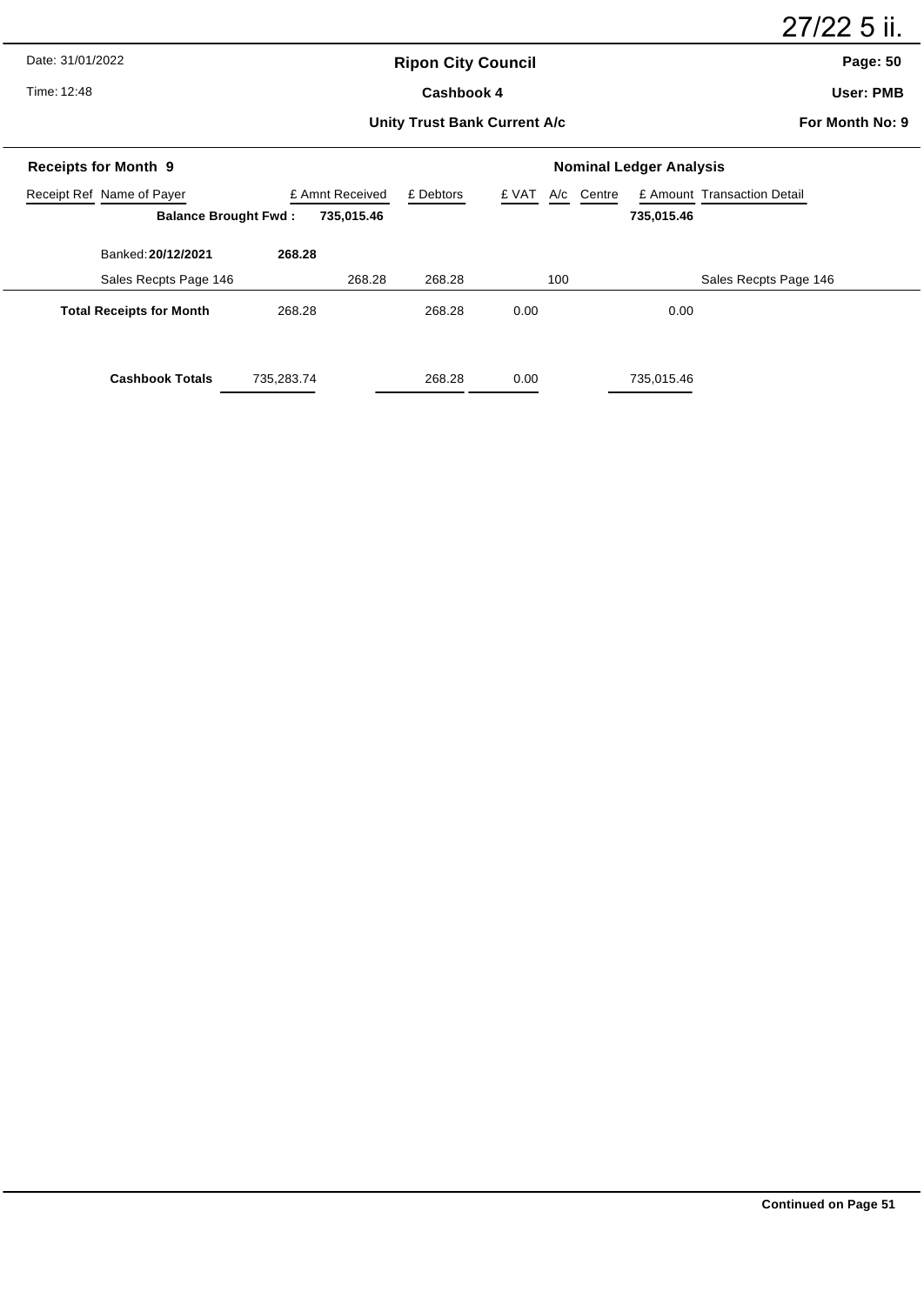# **Ripon City Council**

Time: 12:48

## Cashbook 4

**Page: 51**

**User: PMB**

#### **Unity Trust Bank Current A/c**

**For Month No: 9**

| <b>Payments for Month 9</b> |                                       |                        | <b>Nominal Ledger Analysis</b> |             |       |            |  |                                        |  |
|-----------------------------|---------------------------------------|------------------------|--------------------------------|-------------|-------|------------|--|----------------------------------------|--|
| Date                        | Payee Name                            | Reference £ Total Amnt |                                | £ Creditors | £ VAT | A/c Centre |  | £ Amount Transaction Detail            |  |
|                             | 01/12/2021 HArrogate Borough Council  | DD                     | 414.00                         | 414.00      |       | 500        |  | <b>HRH Business Rates</b>              |  |
| 01/12/2021                  | <b>EDF Energy</b>                     | Edf0112                | 83.00                          | 83.00       |       | 500        |  | P/Ledger Electronic<br>Payment         |  |
| 01/12/2021                  | <b>EDF Energy</b>                     | EDF0112                | 221.00                         | 221.00      |       | 500        |  | P/Ledger Electronic<br>Payment         |  |
| 01/12/2021                  | <b>EDF Energy</b>                     | EDF0112i               | 83.00                          | 83.00       |       | 500        |  | P/Ledger Electronic<br>Payment         |  |
| 01/12/2021                  | <b>EDF Energy</b>                     | Edf0112                | 72.00                          | 72.00       |       | 500        |  | P/Ledger Electronic<br>Payment         |  |
|                             | 02/12/2021 Nexus IT Consultancy       | <b>NXS0212</b>         | 207.60                         | 207.60      |       | 500        |  | P/Ledger Electronic<br>Payment         |  |
| 07/12/2021                  | <b>British Telecommunications Plc</b> | bt0712                 | 15.15                          | 15.15       |       | 500        |  | Redcare Alarm Line to<br>30/11         |  |
| 14/12/2021                  | <b>bOnline Limited</b>                | <b>BOL1412</b>         | 38.93                          | 38.93       |       | 500        |  | <b>HRH Internet Month 9</b>            |  |
| 15/12/2021                  | <b>Business Stream</b>                | <b>BS1512</b>          | 79.04                          | 79.04       |       | 500        |  | HRH Water to 3011                      |  |
| 17/12/2021                  | <b>Big Foot Events Ltd</b>            | <b>BFE1712</b>         | 3,375.00                       | 3,375.00    |       | 500        |  | <b>NYE Expenses</b>                    |  |
| 17/12/2021                  | <b>Biffa Waste Services Limited</b>   | <b>BWS</b>             | 32.88                          | 32.88       |       | 500        |  | Bins Switch on                         |  |
| 17/12/2021                  | <b>OSR MEDICAL</b>                    | <b>NEM1712</b>         | 432.00                         | 432.00      |       | 500        |  | P/Ledger Electronic<br>Payment         |  |
| 17/12/2021                  | Solid Entertainments Ltd              | SE1712                 | 660.00                         | 660.00      |       | 500        |  | <b>NYE Barriers</b>                    |  |
|                             | 17/12/2021 Si Recruitment             | SI1712                 | 2,576.86                       | 2,576.86    |       | 500        |  | Temporary Salaries w/e<br>12/12        |  |
| 17/12/2021                  | <b>Business Stream</b>                | <b>BS1712</b>          | 7.53                           | 7.53        |       | 500        |  | Water supply at QM Hut                 |  |
| 17/12/2021                  | Arbortech Tree Specialists Ltd        | AB1712                 | 420.00                         | 420.00      |       | 500        |  | Tree works QM                          |  |
| 17/12/2021                  | <b>Ultimate Artistes Ltd</b>          | <b>UA1712</b>          | 2,880.00                       | 2,880.00    |       | 500        |  | Switch on Entertainment                |  |
| 17/12/2021                  | Mr R Adams                            | RA1712                 | 613.60                         | 613.60      |       | 500        |  | P/Ledger Electronic<br>Payment         |  |
|                             | 17/12/2021 Yorkshire Generators Ltd   | YG1712                 | 461.40                         | 461.40      |       | 500        |  | Generator Costs - Switch<br>on         |  |
| 17/12/2021                  | Dalesgate Press                       | DP1712                 | 123.60                         | 123.60      |       | 500        |  | Mayoral Christmas Card                 |  |
| 17/12/2021                  | <b>HG1 Communications Ltd</b>         | HG11712                | 420.00                         | 420.00      |       | 500        |  | Supply of sound system                 |  |
| 17/12/2021                  | Just Climb - Simon Taylor t/as        | JC1712                 | 1,000.00                       | 1,000.00    |       | 500        |  | Climbing wall 28/29 August             |  |
|                             | 17/12/2021 The Wakeman's House Cafe   | <b>WAC1712</b>         | 80.00                          | 80.00       |       | 500        |  | <b>Event Refreshments</b>              |  |
|                             | 17/12/2021 HArrogate Borough Council  | <b>HBC1712</b>         | 31.50                          | 31.50       |       | 500        |  | Trade Waste HRH month 8                |  |
| 17/12/2021                  | <b>PKF Littlejohn</b>                 | <b>PKF1712</b>         | 1,200.00                       | 1,200.00    |       | 500        |  | Audit y/e 310321                       |  |
| 17/12/2021                  | Dee Dee Decorations                   | DD1712                 | 306.00                         | 306.00      |       | 500        |  | P/Ledger Electronic<br>Payment         |  |
|                             | 17/12/2021 Community TM LTD           | CTM1712                | 2,637.00                       | 2,637.00    |       | 500        |  | CTM Xmas market 5/12                   |  |
| 17/12/2021                  | <b>Freddie Cleary</b>                 | FC1712                 | 100.00                         | 100.00      |       | 500        |  | Xmas Lights Switch on                  |  |
| 17/12/2021                  | Eboracum UK Ltd                       | EB1712                 | 345.78                         | 345.78      |       | 500        |  | SIA Staff 28/8 event                   |  |
| 17/12/2021 Ripon Bid        |                                       | <b>RBID1712</b>        | 166.00                         | 166.00      |       | 500        |  | <b>Bid Levy HRH Skellbank</b><br>Ripon |  |
| 17/12/2021                  | Konica Minolta Business Soluti        | KM1712                 | 64.93                          | 64.93       |       | 500        |  | Photocopier costs to 31/07             |  |
| 17/12/2021                  | Hire a Funfair                        | <b>HAF1712</b>         | 1,530.00                       | 1,530.00    |       | 500        |  | Fairground rides 0512                  |  |
| 17/12/2021                  |                                       | BARNES1712             | 330.00                         | 330.00      |       | 500        |  | <b>Walk Through Risk</b><br>Assessment |  |
| 17/12/2021                  | Rotary Club (Grass Cutting)           | ROT1712                | 342.00                         | 342.00      |       | 500        |  | Balance of grass cutting<br>costs      |  |
| 17/12/2021 HMRC             |                                       | <b>BACS</b>            | 1,778.79                       |             |       | 525        |  | 1,778.79 Month 8 Deductions            |  |
| 17/12/2021 NYPF             |                                       | <b>BACS</b>            | 1,708.22                       |             |       | 530        |  | 1,708.22 Pensions Month 8              |  |

**Continued on Page 52**